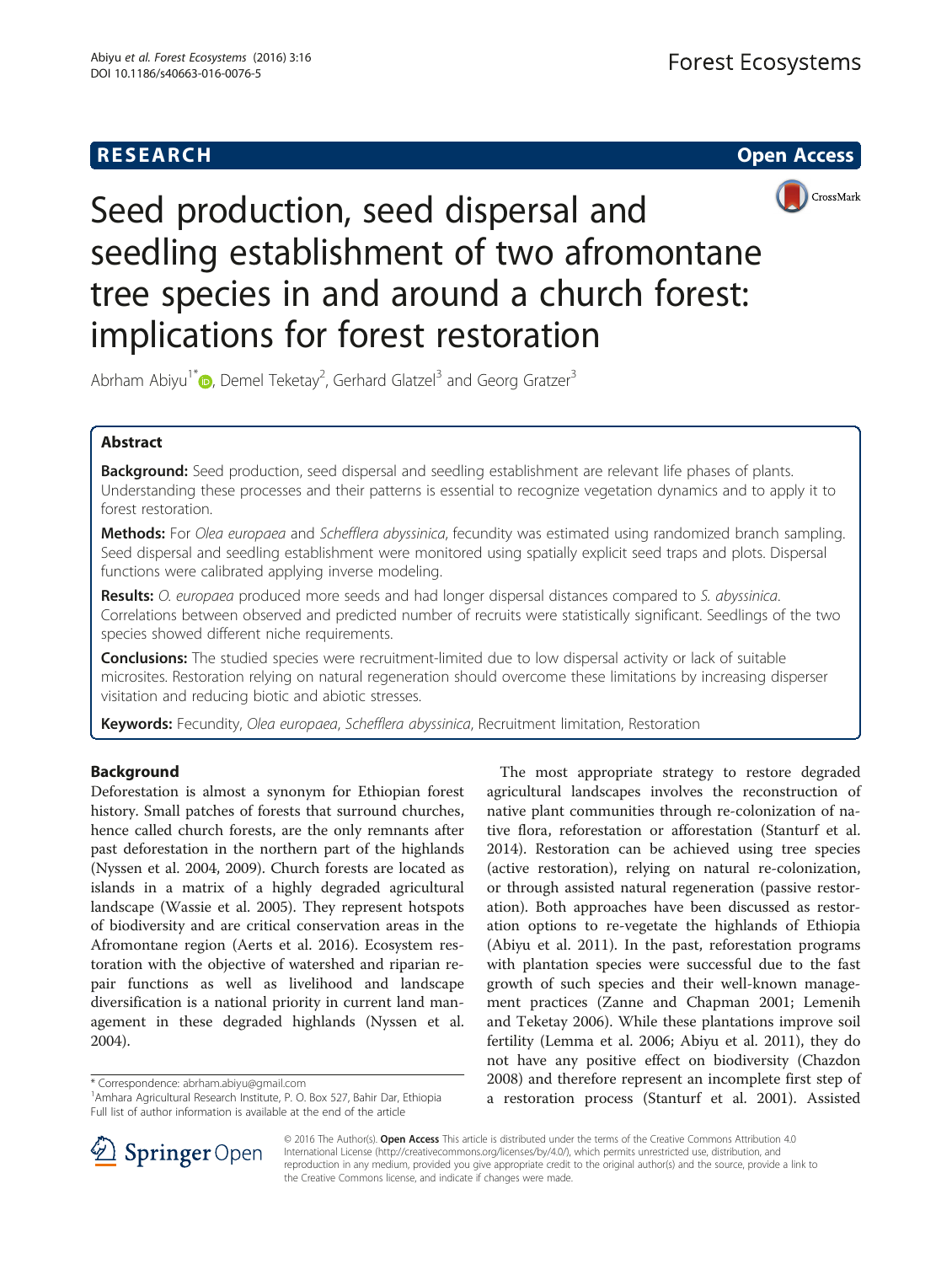natural regeneration and natural regeneration rank highest on the restoration ladder (sensu Chazdon [2008](#page-8-0)) with the highest ranks in biodiversity and ecosystem services at the lowest associated cost. These approaches, however, have the highest requirements in terms of spatial distribution of residual vegetation or biological legacies (Bannister et al. [2014\)](#page-8-0). In order to achieve cost-efficient and timely restoration, a combination of mixed passive and active restoration strategies are favored in certain situations (Bannister et al. [2014](#page-8-0)). Thus, strategies and methods of forest restoration may follow different paradigms depending on stakeholder objectives, regional climate and degree of degradation (Jacobs et al. [2015\)](#page-8-0).

Fruit production, seed dispersal, germination and seedling establishment are critical life phases in plants (Harper [1997\)](#page-8-0). A clear understanding of these issues are crucial to recognize patterns of colonization and extinction, directional changes in species composition or succession over time, which have strong relevance for ecosystem restoration (Hobbs et al. [2007](#page-8-0)). Information on relevant life phases of Afromontane plant species is scarce. In the absence of this information there are no means to identify the risks of failure of management measures and the means to overcome them. This information helps to understand filters of succession that determine the floristic composition of the secondary forest resulting from a passive restoration treatment. An understanding of these key processes allows the prediction of the likely outcome of any silvicultural measure in terms of vitality, density, survival, growth and quality of regeneration at an appropriate time (Wagner et al. [2010](#page-8-0)).

Studies on the regeneration ecology of trees in the Afromontane forest regions in Ethiopia have characterized propagule pools, particularly soil seed banks and seedling banks, thus focusing on storage effects of reproductive potentials (Teketay and Granström [1995, 1997](#page-8-0)). Soil seed banks have little potential as a source of tree regeneration in the Afromontane region given the lack of available seeds due to soil erosion or the failure to form persistent soil seed banks owing to the physiological requirements of seeds (Teketay and Granström [1995](#page-8-0), [1997](#page-8-0)). Apart from a study carried out for Leptonychia usambarensis in Tanzania (Cordeiro et al. [2009\)](#page-8-0), no studies have been conducted to characterize seed dispersal of tree species in Afromontane forests. Some studies conducted so far acknowledge the importance of this information for East African Afromontane forests (Aerts et al. [2006](#page-8-0)). In principle, recruitment limitation can be caused by limited seed availability or by constraints on seedling establishment (Clark et al. [1999](#page-8-0), [2007](#page-8-0); Nathan et al. [2000;](#page-8-0) Muller-Landau et al. [2002](#page-8-0)). Dispersal mediated recruitment limitation is especially severe with fleshy fruited trees (Rey and Alcántara [2000;](#page-8-0) Zywiec et al. [2013\)](#page-9-0). While these limitations may promote

coexistence in plant communities at stand levels (Herrera and Jordano [1981;](#page-8-0) Herrera et al. [1998](#page-8-0); Abrams [2003\)](#page-8-0), they severely inhibit ecosystem restoration (Holl [1998](#page-8-0), [1999](#page-8-0), [2008\)](#page-8-0).

Ecosystem restoration in general requires knowledge on seed dispersal characteristics of targeted tree species and an understanding of constraints to seedling establishment and survival. The objective of this study was to compare the similarities and differences between the seed dispersal, seed rain and seedling establishment patterns of two selected native tree species in an Afromontane church-forest of the northern Ethiopian Highlands.

# Methods

#### Study area

The research was conducted in and around Tara-Gedam church forest in northwestern Ethiopia (12°08′35′′N and 37°44′29′′E), situated in steep mountain terrain. The northern and northwestern boundaries of the forest are defined by steep hill slopes, the western boundary by a highway. The southern and the southeastern boundaries delimit it towards a matrix of farm and grazing land settled by subsistence farmers. Leaving a diversity of trees, which have positive interaction with crops and livestock scattered in the landscape (parkland agroforestry), is a typical land use system. The elevation ranges from 2175 to 2390 m. The mean annual minimum temperature is 13 °C and the maximum 27 °C. The mean annual rainfall is 1085 mm and occurs from June to September. The composition of the forest consists of the following native trees and shrubs: Olea europaea L. ssp. cuspidata (Wall. ex G. Don) Cif., Schefflera abyssinica (Hochst. ex A. Rich.) Harms, Albizia schimperiana Oliv., Ekebergia capensis Sparrm., Croton macrostachyus Hochst. ex Del., Acacia negrii Pic.-Serm., Apodytes dimidiata E. Mey. ex Arn., Nuxia congesta R. Br. ex Fresen., Schrebera alata (Hochst.) Welw., Grewia ferruginea Hochst. ex A. Rich., Vernonia amygdalina Del., Calpurnia aurea (Ait.) Benth., Carrisa spinarum L., Dovyalis abyssinica (A. Rich.) Warb., Bersama abyssinica Fresen., Rhus glutinosa A. Rich., Clausena anisata (Willd.) Benth., Osyris quadripartita Decn., Maesa lanceolata Forssk. and Myrsine africana L. Eucalyptus camaldulensis Dehnh. is the dominant non-native tree species in the matrix of degraded land beyond the church forest.

Two native tree species, i.e., Olea europaea L. ssp. cuspidata (Wall. ex G. Don) Cif. (from here on referred to as O. europaea) and Schefflera abyssinica (Hochst. ex A. Rich.) Harms (S. *abyssinica*) were selected for this study, considering their dominance as upper canopy trees in forest remnants and also for their timber and nontimber importance to local people. The study was carried out from February to November 2009 and from January to October 2010.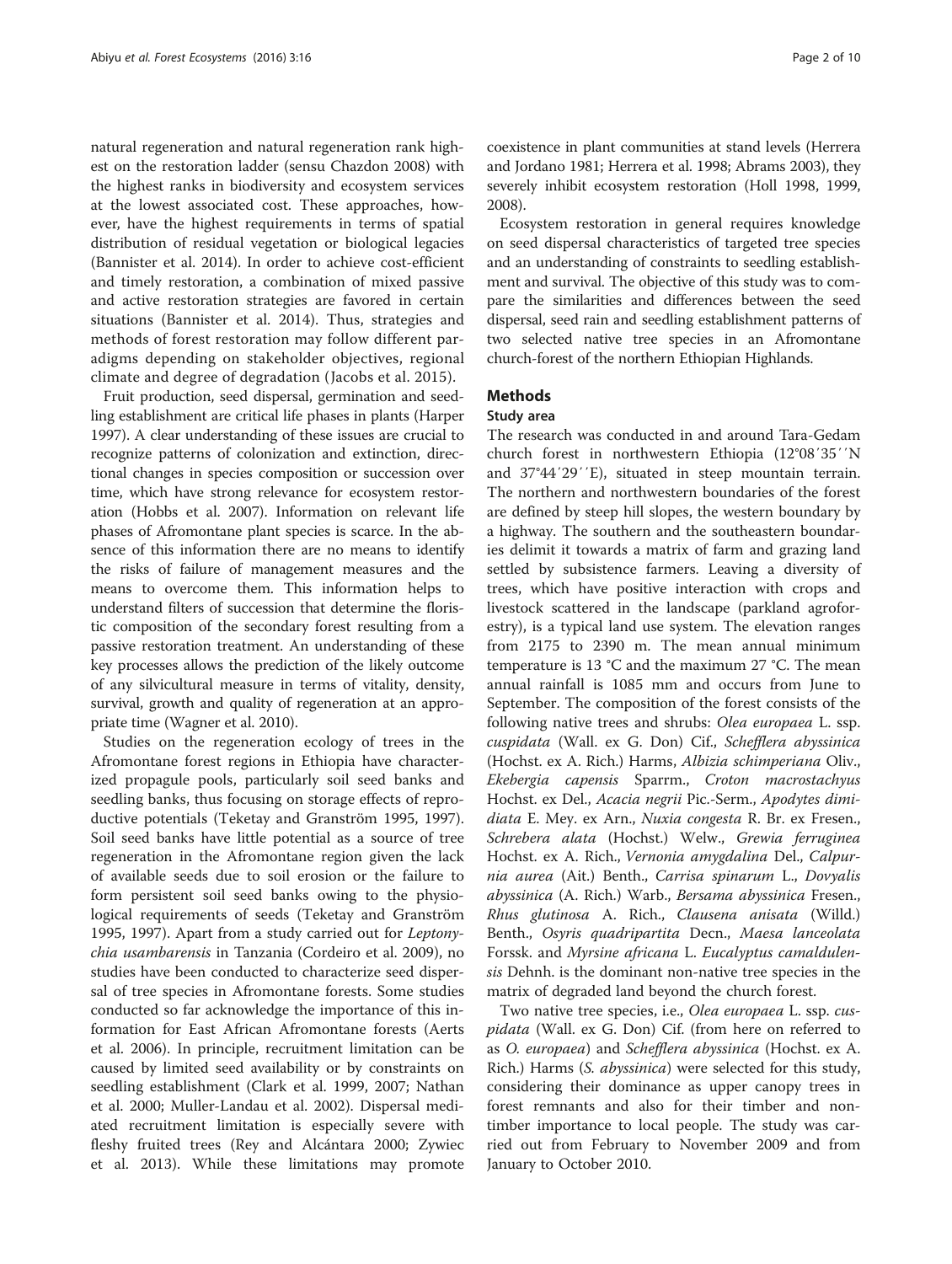O. europaea is an evergreen tree or shrub, reaching a height of up to 18 m. The flowers and fruits are clustered on auxiliary panicles. Fruits are dark violet when ripe, one seeded and 0.5 to 1 cm in diameter. Flowering and fruiting time is between September and January. Dispersal is predominantly by frugivorous birds. S. abyssinica is a deciduous tree species reaching up to a height of 30 m. The flowers and fruits are clustered at the end of 30 to 40 cm racemes. The multi-seeded fruits are red and 0.26 to 0.31 cm long. Flowering and fruiting time is from March to May. Dispersal is mostly carried out by fruit eating birds (Bamps [1989](#page-8-0)). In our study area, it starts its life as an epiphyte and becomes an upper canopy tree when fully grown (Abiyu et al. [2013\)](#page-8-0).

#### Seed trap placement for dispersal distance estimation

Seed traps were used to sample seed rain inside and outside the forest patch. The seed traps were circular baskets with a 60 cm radius, made from bamboo and lined with plastic sheets. Three 1.5-m high stakes were used to raise the seed traps above the ground to avoid predation by rodents (Additional file [1](#page-7-0)). However, not all traps were at similar height above the ground, given differences caused by pit preparation.

Traps were arranged inside the forest and in the matrix outside the forest. In the matrix outside the forest, traps were arranged along transects, under trees and along water bodies and drainage lines (Fig. 1). The total number of traps set inside and outside the forest was 388. The coordinates  $(x, y)$  of each trap and potential seed source tree were established. The traps were set up in November 2009 and were monitored during the fruit setting period up to July 2010. Seeds from traps were collected once a week, counted at the spot, bagged, labeled and transported to the laboratory. This routine was repeated until no more seeds were recovered from the traps.

#### Regeneration study

Next to each trap, 1 m<sup>2</sup> (1 m  $\times$  1 m) plots were prepared, where seeds were marked with toothpicks and monitored for emerging seedlings. These plots were stratified into: (i) open habitats, (ii) stones/boulders, (iii) trees/shrubs and (iv) banks and the immediate neighborhood of water bodies (springs, ponds and creeks).

While established plants and germinants are rare in the studied habitats, tree establishment was observed in

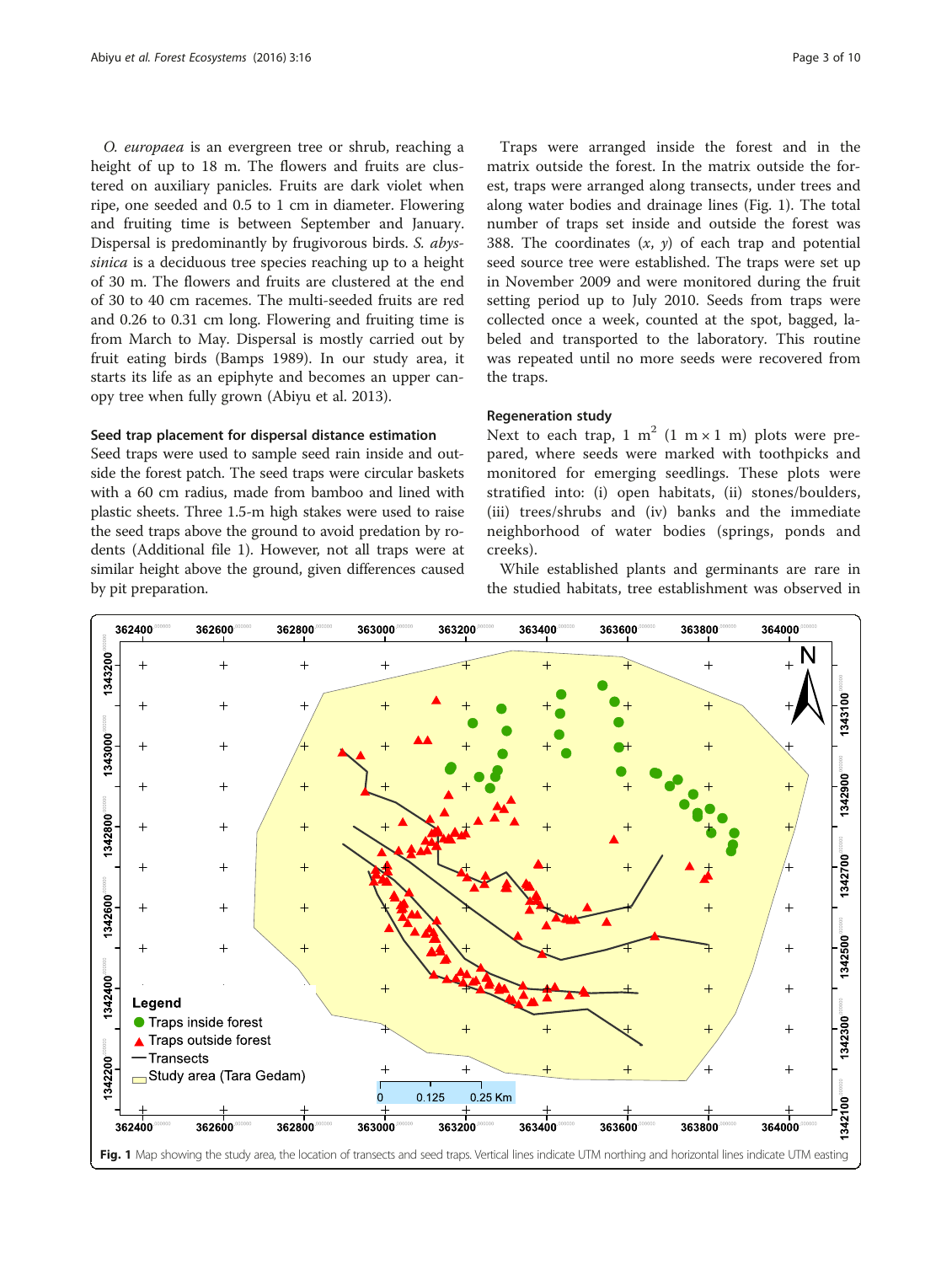areas with freshly exposed soil by human activity. In addition and in order to validate seed dispersal kernels with plant distribution, we laid out a further set of 34 square plots  $(2 \text{ m} \times 2 \text{ m})$  along additional transects running from seed sources into the open habitats, perpendicular to the first set of transects. Habitats for these plots were classified into road side boulders (12 plots), stone bunds on farms (10 plots) and open spaces between these habitats (12 plots).

#### Modeling seed dispersal: fecundity and distance

The approach developed by Ribbens et al. [\(1994\)](#page-8-0) is widely used in modeling seed dispersal (Loiselle et al. [1996](#page-8-0); Wada and Ribbens [1997](#page-8-0); LePage et al. [2000](#page-8-0); Canham and Uriarte [2006\)](#page-8-0). It models both components of dispersal functions, i.e., the amount of seeds produced and the dispersal distance. Poisson distribution functions are used to predict the seedling recruitment patterns using the following equation:

$$
R = \left[ STR \times \left( \frac{dbh}{45} \right)^{\beta} \right] \times \frac{1}{n} \times \left[ e^{-D \times m^{\beta}} \right] \tag{1}
$$

where  $R$  is the predicted number of recruits (seeds and seedlings) and STR (standard total recruitment) denotes the number of fruits produced by a tree of standard dbh (diameter at breast height). The parameter  $\beta$  modifies STR as a power function of the actual *dbh* observed.

The second part of the equation represents the mean density of recruits in a trap located at distance  $m$  from the parent tree, where  $n$  is a normalizer ensuring that the area under the second portion of the equation is equal to 1, determines the shape of the distribution and D determines the steepness of decline in the number of recruits as the distance from the parent tree increases. Therefore, the number of recruits  $(R)$  predicted for trap *i*, given  $T$  trees, is:

$$
R_i = \sum_{j=1}^{T} \left[ STR \times \left( \frac{dbh_j}{45} \right)^{\beta} \right] \times \frac{1}{n} \times \left[ e^{-D \times m_{ij}^{\theta}} \right] \tag{2}
$$

where  $m_{ij}$  is the distance from the  $i_{th}$  sample trap to the  $j_{th}$  tree.

#### Fecundity estimation

We used randomized branch sampling (RBS) for the initial estimation of fecundity or standard total recruitment (STR) (Gregoire et al. [1995](#page-8-0)). RBS is a multistage sampling procedure, which defines a unidirectional random walk along the natural branching pattern within the crown of a tree. In this procedure, the most important points are defining the nodes (points where branching begins), segments (inter-nodal points) and paths (series of successive segments). A path is selected starting from

the first node. The following segment is chosen by randomized selection weighted by the relative cross sectional area (CSA) of the radiating segments on the node. The thicker the segment, the more likely its selection. Eight individual trees of both species were randomly selected, since the church limited destructive sampling. From each individual tree, a limb (segment) was chosen from a pair or couple of limbs (segments) according to the probability proportional to its CSA. The number of seeds on the chosen limb (segment) was counted. This process continued until a terminal limb (segment), with a predetermined specific size was reached. The terminal limb circumference was between 4 and 6 cm. Fecundity then is defined as the total number of fruit counts at the final stage of the selected limb divided by the product of probabilities along the path (Jessen [1955;](#page-8-0) Cancino and Saborowski [2005, 2007](#page-8-0); Peter et al. [2010](#page-8-0)). The total number of seeds per tree varied from 7,000 to 110,000 for both species.

Thus, the initial value of STR was set at 50,000 and the fixed dbh was set at 45 cm based on the average value of sampled trees. Initial values for the parameters were made to fluctuate and wander up to 40 % of their original values, without fixing them, as suggested by E. Ribbens (personal communications).

#### Data analysis

#### Model evaluation

Models were evaluated using maximum likelihood estimation, resulting in a likelihood function, which states the probability of obtaining a set of observations. In our case, maximum likelihood based dispersal functions determined the probability to observe a certain number of seeds, given a particular set of parameters. RECRUITS 3.1 (Ribbens [2002](#page-8-0)) was used to calibrate the dispersal function (equation 2), using the Metropolis algorithm to find a combination of parameter values that are likely to produce the observed values.

Mean dispersal distance (MDD), percentage of strange recruits or percentage strangers (PS), observed-predicted correlation and confidence intervals were calculated for the statistical evaluation of the model. RECRUITS calculates MDD by distributing the expected seeds on a circle around a parent tree and determining the average distance from the tree. The observed-predicted correlation is the measure of spatial association between observed and model predicted values; this method uses product—moment correlation coefficients between observed values and expected means for every species. Approximate bivariate 95 % confidence intervals were fitted for estimates of STR and MDD values using the inverse likelihood ratio test. The percentage strangers (PS) calculates the amount of seeds contributed by trees outside the observation distance or the amount of seeds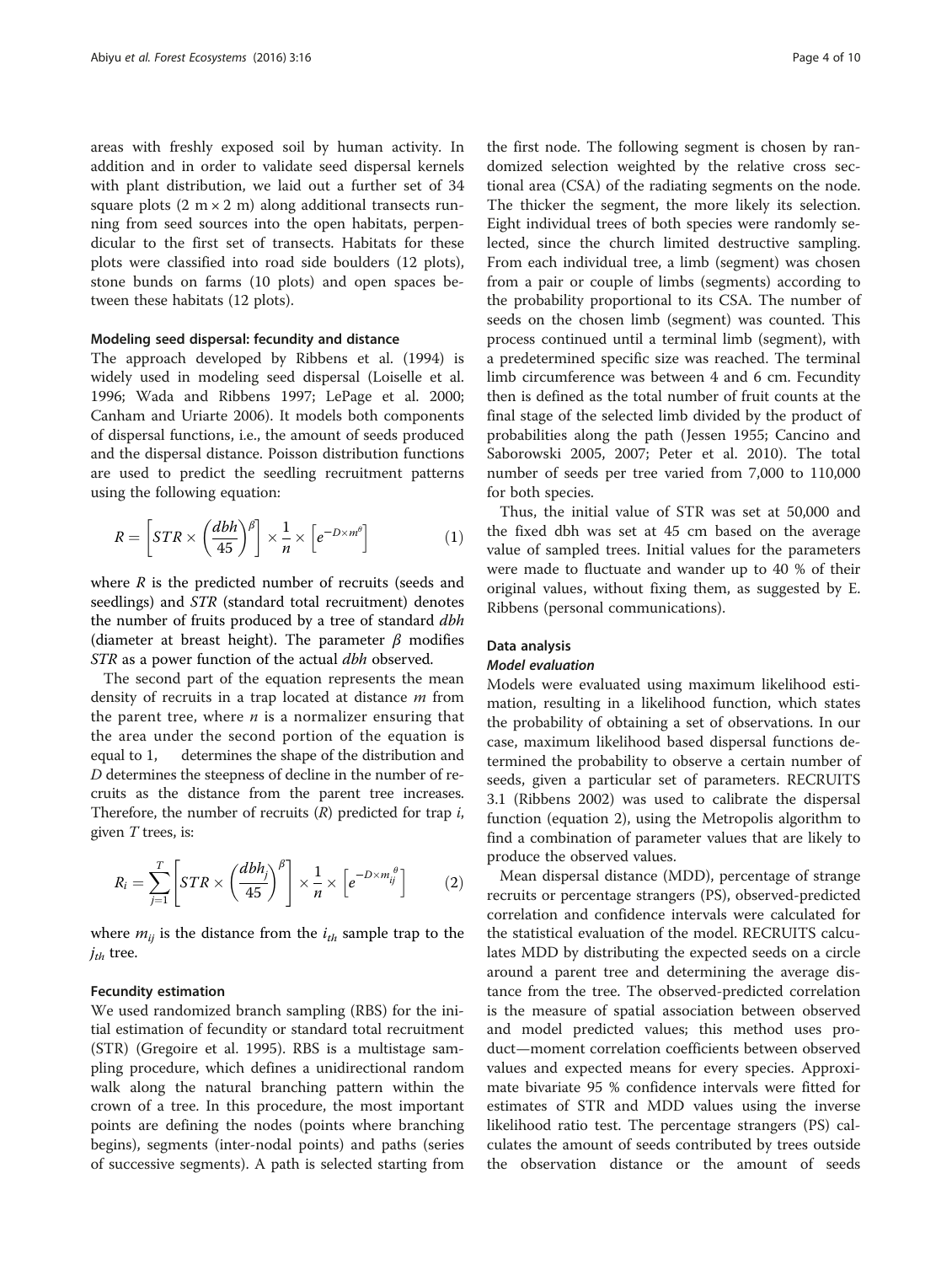<span id="page-4-0"></span>contributed from unmapped trees in the vicinity of the traps inside the observation distance.

#### Model validation

The recruitment functions (equation 2) were crossvalidated by omitting every third trap, computing a new model and using the new model to predict traps omitted from the new model (Ribbens et al. [1994\)](#page-8-0).

#### Regeneration study

Descriptive statistics were used to visualize the number of seeds reaching different traps located in the various habitats. In the 2  $m \times 2$  m plots along the transects, one way ANOVA with unequal sample sizes was used to test the hypothesis of differences between the various habitats (micro sites) in the emergence of seedlings.

#### Results and Discussion

The amounts of seeds produced per parent tree varied between the two species. The STR value denoting the seed production for the standardized parental size was higher for O. europaea (36,219) than for S. abyssinica (28,221) (Table 1).

The standard total recruitment (STR) values show seed production potential and hence fecundity. The total seed production values for both species studied are within the range of estimates of fruit production reported for tropical trees in Africa, e.g., 12,000–72,000 reported from Cameroon (Norghauer and Newbery [2015](#page-8-0)). Clark et al. ([2005\)](#page-8-0) estimated the fecundity of trees in the Dja Reserve, Cameroon between 25,000 to 65,000 for bird dispersed seeds and from 22,000 to 79,000 for mammal dispersed seeds.

Seed dispersal profiles of the two species showed that up to 55 m dispersal distance seed densities were higher

for S. abyssinica than for O. europaea, while the latter species had higher seed densities compared to S. abyssinica at longer distances (Fig. [2\)](#page-5-0).

The difference in the dispersal profile of the two tree species may be a reflection of the reproductive ability of their mother trees, their seed disperser activity and differential requirements of the seeds and seedlings (Rey and Alcántara [2000\)](#page-8-0). S. abyssinica is represented by few large and sparsely scattered trees in the forest (Abiyu et al. [2013\)](#page-8-0). It produces lipid and protein rich fruits (Saracco et al. [2005](#page-8-0)) with attractive colors which can be tracked by specialist and generalist frugivorous birds, probably with short gut retention time, dropping the seeds close to the seed source. O. europaea trees are distributed abundantly in the study area. Their fruits are mostly tracked by specialized frugivorous birds, which may disperse the seeds over longer distances.

The median distance was 200 m for O. europaea and 100 m for *S. abyssinica*. The mean dispersal distance (MDD) was 191 m for O. europaea and 92 m for S. abyssinica (Table 1). The percentage of strangers was higher for O. europaea (46 %) than for S. abyssinica (40 %).

Dispersal distances for both species can be included in the range of long distance dispersal (Norghauer and Newbery [2015](#page-8-0)), even though they are shorter than reported by other studies from the tropics. Clark et al. ([2005\)](#page-8-0) found up to 473 m dispersal distances for animaldispersed species. Farther distances (316 m) were also reported (Godoy and Jordano [2001\)](#page-8-0). In general, animal dispersed tree species seeds have longer dispersal distances than wind dispersed ones (Ribbens et al. [1994\)](#page-8-0).

The number of predicted and observed recruits are shown for both species (Fig. [3](#page-6-0)). The correlation coefficient, indicating intensity of association or spatial congruence between observed and predicted data sets, was

| Parameter        |         | Olea europaea (median dispersal distance 200 m) |         |         |                     | Schefflera abyssinica (median dipersal distance 100 m) |  |
|------------------|---------|-------------------------------------------------|---------|---------|---------------------|--------------------------------------------------------|--|
|                  | Mean    | Confidence interval                             |         | Mean    | Confidence interval |                                                        |  |
|                  |         | Lower                                           | Upper   |         | Lower               | Upper                                                  |  |
| STR <sup>a</sup> | 36, 219 | 35,600                                          | 38, 500 | 28, 221 | 26, 900             | 28,900                                                 |  |
| Beta             | 1.08    | 0.96                                            | 1.19    | 0.94    | 0.84                | 1.03                                                   |  |
| $D^{\rm b}$      | 2.43    | 2.39                                            | 2.46    | 12.06   | 11.74               | 12.37                                                  |  |
| MDD <sup>c</sup> | 191     | 188.7                                           | 198.5   | 92      | 88.9                | 95.2                                                   |  |
| Theta            | 0.46    | 0.46                                            | 0.46    | 0.78    | 0.77                | 0.78                                                   |  |
| $R^d$            | $0.38*$ |                                                 |         | $0.39*$ |                     |                                                        |  |
| Normalizer       | 5684    |                                                 |         | 7328    |                     |                                                        |  |

Table 1 Maximum likelihood estimates of the parameters used in the dispersal function

Beta and Theta are parameters for the Poisson distribution function

\*Significant at  $p = 0.05$ 

<sup>a</sup>STR is the standard total recruitment

 $b_D$  the speed of the decline in the number of recruits<br> $b_D$  the mean dispersed distance

MDD the mean dispersal distance

<sup>d</sup>R the observed-predicted correlation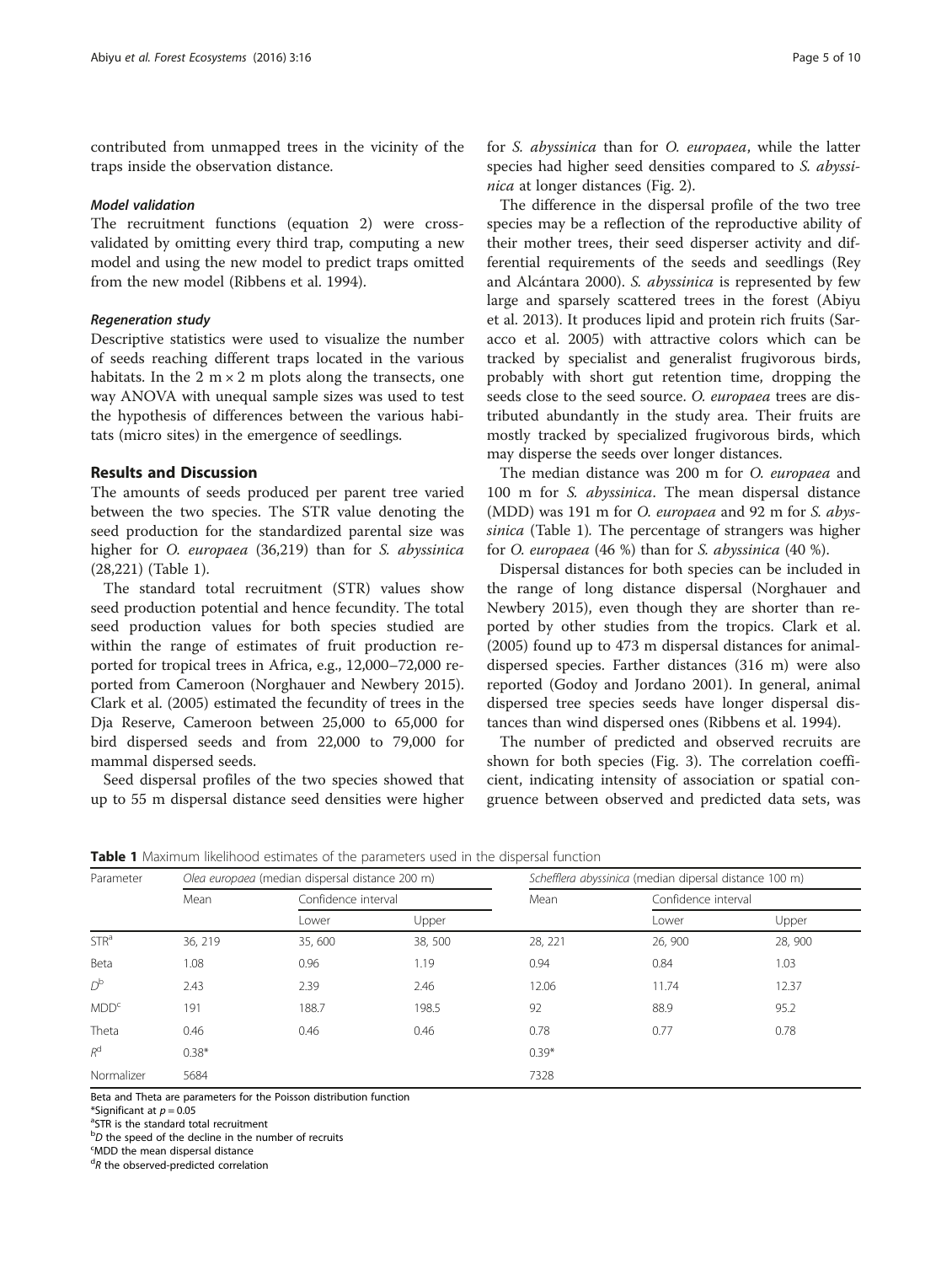<span id="page-5-0"></span>

0.38 for O. europaea and 0.39 for S. abyssinica (Table [1](#page-4-0)). These values were also statistically significant when cross-validated, i.e., 0.55 for O. europaea and 0.35 for S. abyssinica. The highest number of dispersed seeds was located near their source trees (Fig. [4](#page-7-0)).

Despite the arrival of seeds, there was no seedling recruitment on the  $1 \text{ m}^2$  plots located near to the seed traps. Seeds of S. abyssinica were found in traps placed under fruiting trees of its own species, while no seeds were found in traps placed in other habitats. The highest average number of seeds of O. europaea per trap was recorded in traps placed close to springs (681) followed by traps adjacent to bigger stones (183), under trees/shrubs  $(22)$  and on open sites  $(21)$  (Table [2\)](#page-7-0).

No seedling recruitment from the ground was recorded for S. *abyssinica* in the 2  $m \times 2$  m plots. There were no statistically significant  $(F = 2.29, p = 0.12)$  differences in the number of seedlings of O. europaea among the various habitats. However, a large number of O. europaea seedlings were found on human-made structures such as between boulders excavated during road construction and on stone bunds constructed for soil and water conservation (Fig. [4](#page-7-0)). On these selected habitats, seedling density diminished with increasing distance from the seed source.

Except on certain human-made structures, seed dispersal was not accompanied by successful germination. Two conditions, non-random arrival and survival in

predictable locations, should be met for directed seed dispersal to occur. Therefore, its contribution is minimal for vegetation dynamics in the study area. This may arise mainly from the uncoupling of different selective forces acting on seeds and seedlings (Rey and Alcántara [2000](#page-8-0)) or from onthogenic shifts in stress and resource requirement in various microhabitats (Jordano and Herrera [1995](#page-8-0); Schupp [1995\)](#page-8-0).

O. europaea and S. abyssinica are recruitment-limited in our studied landscape. Although there are several mother trees at the population level for the production of recruits for O. europaea, this species is recruitmentlimited due to low dispersal activity as well as its failure to germinate and establish after dispersal. Dispersers birds do not take seeds of O. europaea to microsites. On the other hand, S. abyssinica is recruitment-limited because there are few mother trees at the population level and too few available microsites such as branch forks and stem wounds. These available microsites can be saturated easily (Abiyu et al. [2013\)](#page-8-0).

The location of restoration sites in relation to the seed source critically affects restoration success (Holl [1998](#page-8-0), [1999](#page-8-0), [2008](#page-8-0)). Our study corroborates the need to maintain patches of forests as islands and stepping stones for biodiversity conservation and restoration. Church forests in northern Ethiopia are remnants of the original tree population (Aerts et al. [2016\)](#page-8-0). Currently, these forests are facing strong anthropogenic pressure and dispersal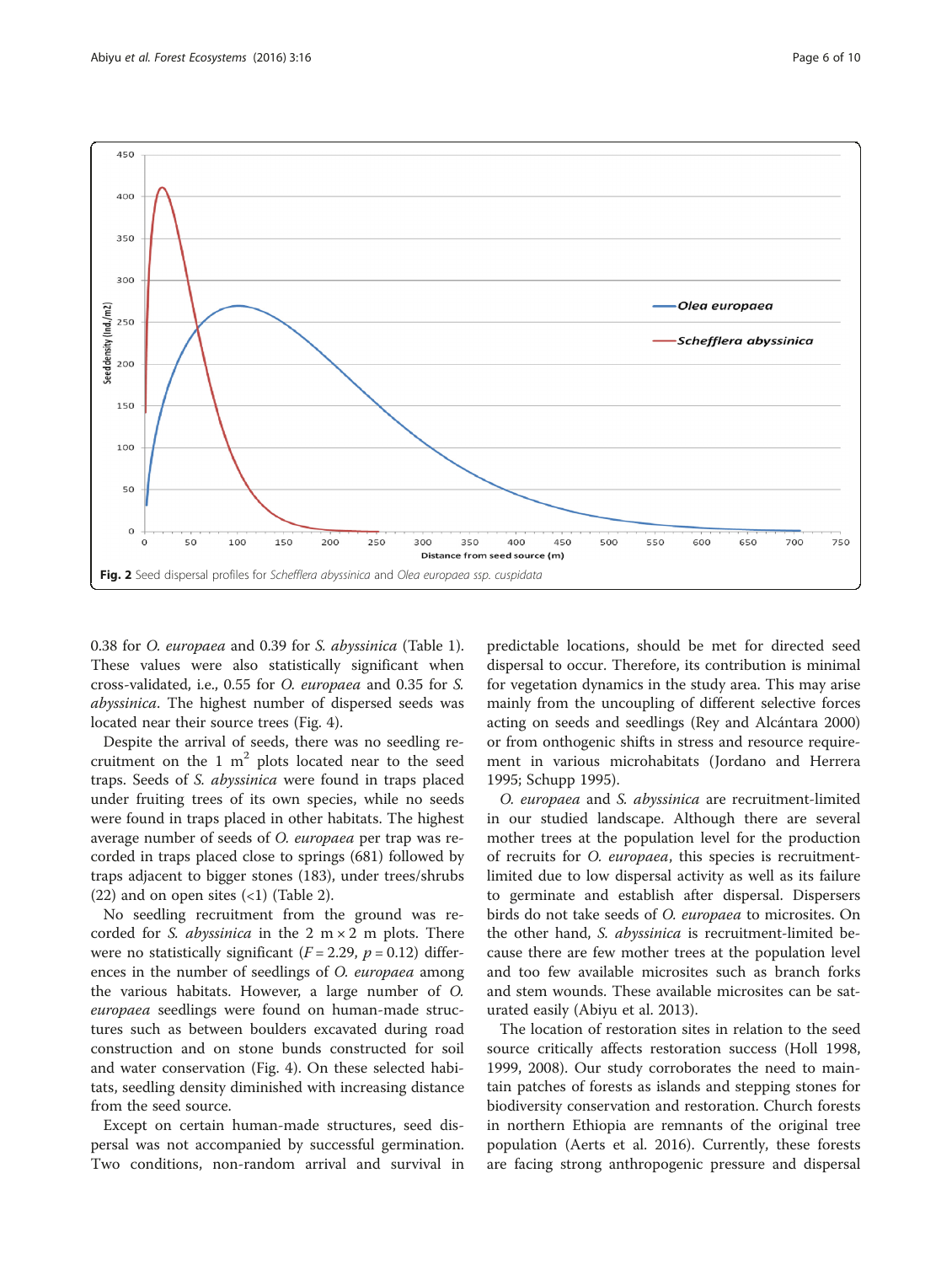<span id="page-6-0"></span>

of propagules from these remnants is crucial to form viable populations at the patch level. As well, restoration of those areas, devoid of their natural vegetation in the landscape, need seed input from the remnant forests. Seed dispersal is a filter for succession and affects the quality of regeneration in the context of passive restoration. This raises the importance of other landscape elements and biological legacies, such as trees on hedges and homesteads to support restoration as seed sources. In the absence of these supplementary seed sources,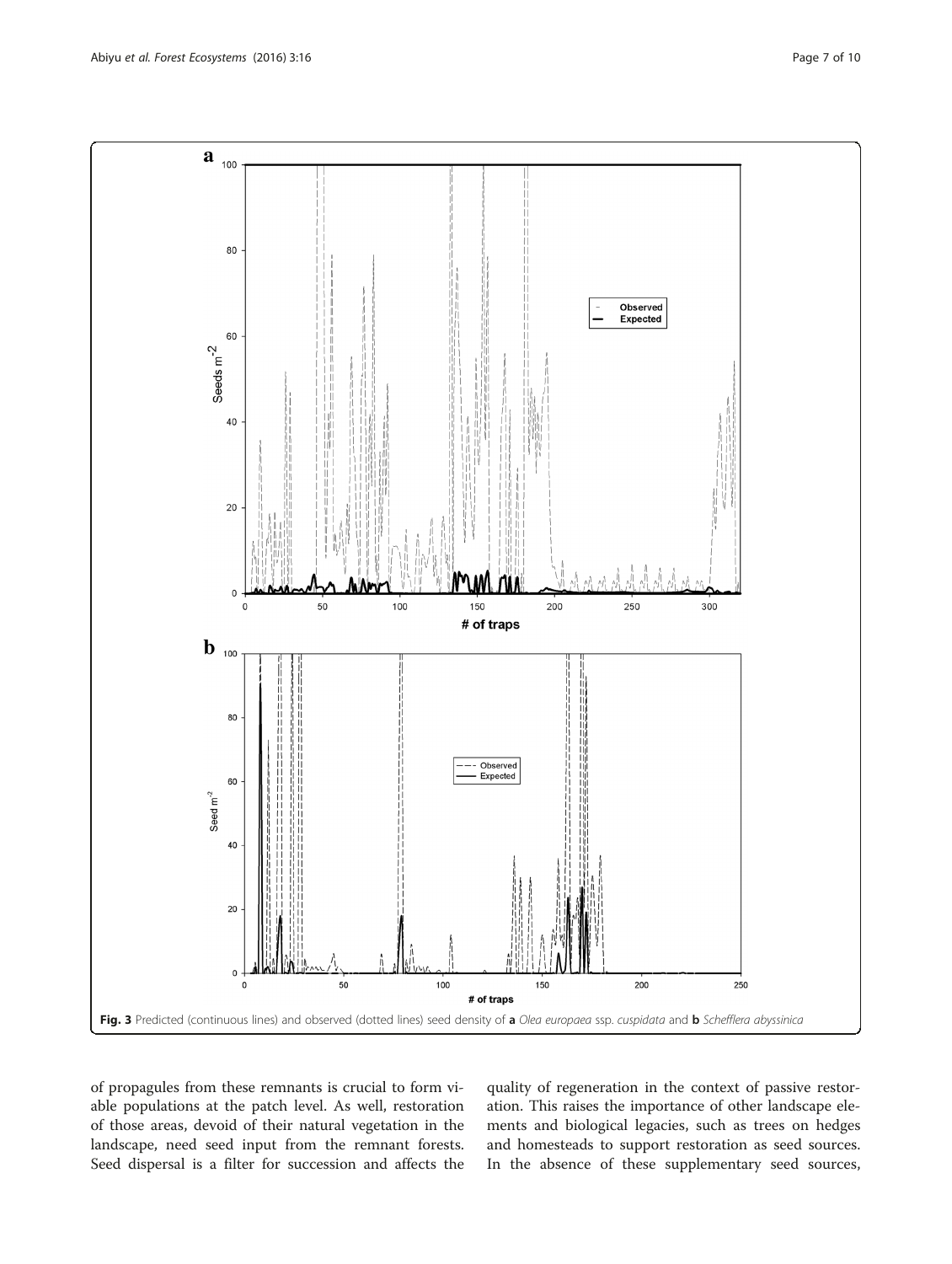<span id="page-7-0"></span>

deliberate introduction of these two species may be needed in highly degraded areas.

### Conclusions

The median dispersal distance for both species is less than 200 m. For successful dispersal and recruitment of O. europaea and S. abyssinica in degraded ecosystems in the Ethiopian highlands, the potential mother trees should be located not farther than the median dispersal distance. In the absence of seed sources within the indicated distance, reliance on natural regeneration may not be a suitable restoration strategy.

Table 2 Mean number of seeds recorded in seed traps placed in different habitats for Olea europaea ssp. cuspidata and Schefflera abyssinica (the numbers in brackets indicate the standard deviation of the mean)

| Habitat for    | Number                 | Mean number of seeds per trap |                       |  |
|----------------|------------------------|-------------------------------|-----------------------|--|
| trap location  | of traps<br>with seeds | Olea europaea                 | Schefflera abyssinica |  |
| Open           | 158                    | 0.18(0.89)                    |                       |  |
| Stone/boulders | 32                     | 183 (755)                     |                       |  |
| Trees/shrubs   | 230                    | 22 (53)                       | 43 (48)               |  |
| Springs        | 11                     | 681 (1580)                    |                       |  |

#### Additional file

[Additional file 1:](dx.doi.org/10.1186/s40663-016-0076-5) Seed traps. (PPTX 3274 kb)

#### Acknowledgements

The authors thank the Commission for Development Studies (KEF), ÖAD and the International Foundation for Science (IFS) for financial support to A.A. Molla Addisu and Fikirte Shewatatek assisted in data collection and the late Sinatyehu Bayeh provided valuable comments on the arrangement of the seed traps. Eric Ribbens provided support with the RECRUITS software, Menale Wondie provided GIS support and Andras Darabant provided English language editing and correction support. We thank the reviewers who helped us to improve an earlier version of the manuscript.

#### Authors' Contribution

All authors conceived the study. All authors helped to draft the manuscript. All authors read and approved the final manuscript.

#### Competing interests

The authors declare that they have no competing interests.

#### Author details

<sup>1</sup> Amhara Agricultural Research Institute, P. O. Box 527, Bahir Dar, Ethiopia 2 Department of Crop Science and Production, Botswana University of Agriculture and Natural Resources, Private Bag 0027, Gaborone, Botswana. <sup>3</sup> Institute of Forest Ecology, University of Natural Resources and Life Sciences, Peter Jordan Straße 82 A-1190, Vienna, Austria.

#### Received: 30 September 2015 Accepted: 7 July 2016 Published online: 26 July 2016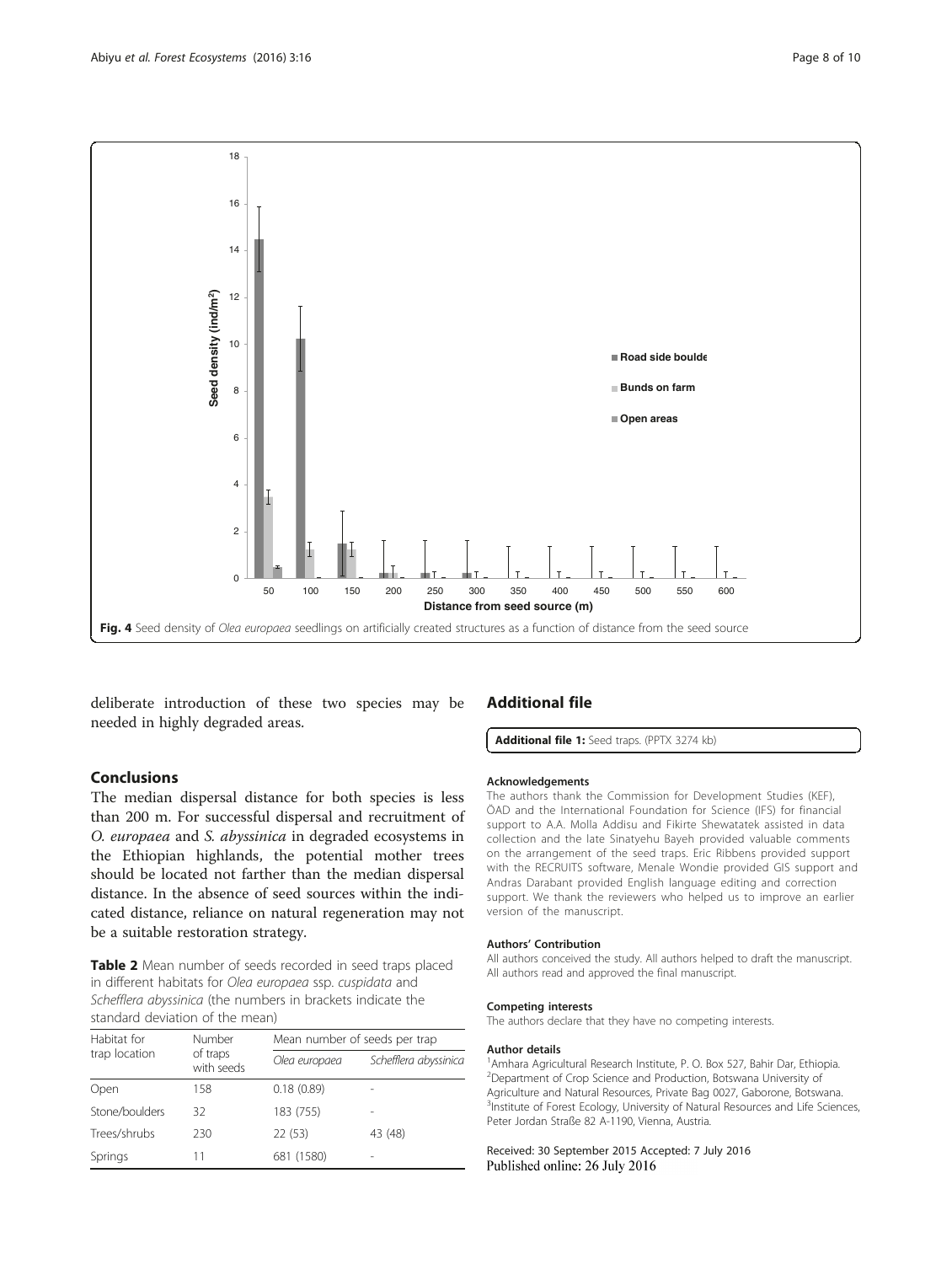- <span id="page-8-0"></span>Abiyu A, Gratzer G, Teketay D, Glatzel G, Aerts R (2013) Epiphytic recruitment of Schefflera abyssinica (A. Rich) Harms. and the rle of microsites in affecting tree community structure in remnant forests in northwest Ethiopia. SINET: Ethiopian J Sci 36(1):41–44
- Abiyu A, Lemenih M, Gratzer G, Aerts R, Teketay D, Glatzel G (2011) Status of native woody species diversity and soil characteristics in an exclosure and in plantations of Eucalyptus globulus and Cupressus lusitanica in Northern Ethiopia. Mt Res Dev 31(2):144–152
- Abrams MD (2003) Where has all the white oak gone? Bioscience 53(10):927–939
- Aerts R, van Overtveld K, November E, Wassie A, Abiyu A, Demissew S, Daye DD, Giday K, Haile M, TewoldeBerhan S, Teketay D, Teklehaimanot Z, Binggeli P, Deckers J, Friis I, Gratzer G, Hermy M, Heyn M, Honnay O, Paris M, Frank JS, Muys B, Bongers F, Healey JR (2016) Conservation of the Ethiopian church forests: Threats, opportunities and implications for their management. Sci Total Enviro 551:404–414
- Aerts R, Maes W, November E, Negussie A, Hermy M, Muys B (2006) Restoring dry Afromontane forest using bird and nurse plant effects: Direct sowing of Olea europaea ssp. cuspidata seeds. Forest Ecol Manage 230(1–3):23–31
- Bamps R (1989) Araliaceae. In: Hedberg I, Edwards S (eds) Flora of Ethiopia, vol 3, Addis Abeba University. Addis Abeba & Uppsala University, Uppsala, Addis Abeba, pp 537–543
- Bannister JR, Wagner S, Donoso PJ, Bauhus J (2014) The importance of seed trees in the dioecious conifer Pilgerodendron uviferum for passive restoration of fire disturbed southern bog forests. Aust Ecol 39(2):204–213
- Cancino J, Saborowski J (2005) Comparison of randomized branch sampling with and without replacement at the first stage. Silva Fennica 39(2):201–216
- Cancino J, Saborowski J (2007) Improving RBS estimates–effects of the auxiliary variable, stratification of the crown, and deletion of segments on the precision of estimates. J For Sci 53(7):320–333
- Canham CD, Uriarte M (2006) Analysis of neighborhood dynamics of forest ecosystems using likelihood methods and modeling. Ecol Appl 16(1):62–73
- Chazdon RL (2008) Beyond deforestation: restoring forests and ecosystem services on degraded lands. Science 320(5882):1458–1460
- Clark C, Poulsen J, Bolker B, Connor E, Parker V (2005) Comparative seed shadows of bird-, monkey-, and wind-dispersed trees. Ecology 86(10):2684–2694
- Clark C, Poulsen J, Levey D, Osenberg C (2007) Are plant populations seed limited? A critique and meta-analysis of seed addition experiments. Am Nat 170(1):128–142
- Clark J, Beckage B, Camill P, Cleveland B, HilleRisLambers J, Lichter J, McLachlan J, Mohan J, Wyckoff P (1999) Interpreting recruitment limitation in forests. Am J Bot 86(1):1–16
- Cordeiro NJ, Ndangalasi HJ, McEntee JP, Howe HF (2009) Disperser limitation and recruitment of an endemic African tree in a fragmented landscape. Ecology 90(4):1030–1041
- Godoy JA, Jordano P (2001) Seed dispersal by animals: exact identification of source trees with endocarp DNA microsatellites. Mol Ecol 10(9):2275–2283
- Gregoire TG, Valentine HT, Furnival GM (1995) Sampling methods to estimate foliage and other characteristics of individual trees. Ecology 76(4):1181–1194
- Harper JL (1997) Population biology of plants. Academic, London
- Herrera CM, Jordano P (1981) Prunus mahaleb and birds: the high-efficiency seed dispersal system of a temperate fruiting tree. Ecol Monogr 51(2):203–218
- Herrera CM, Jordano P, Guitián J, Traveset A (1998) Annual variability in seed production by woody plants and the masting concept: reassessment of principles and relationship to pollination and seed dispersal. Am Nat 152(4):576–594
- Hobbs RJ, Jentsch A, Temperton VM (2007) Restoration as a process of assembly and succession mediated by disturbance. In: Walker LR, Walker J, Hobbs RJ (eds) Linking restoration and ecological succession. Springer, New York, pp 150–167
- Holl KD (1998) Do bird perching structures elevate seed rain and seedling establishment in abandoned tropical pasture? Restor Ecol 6(3):253–261
- Holl KD (1999) Factors limiting tropical rain forest regeneration in abandoned pasture: seed rain, seed germination, microclimate, and soil. Biotropica 31(2):229–242
- Holl KD (2008) Are there benefits of bat roosts for tropical forest restoration? Conserv Biol 22(5):1090
- Jacobs DF, Oliet JA, Aronson J, Bolte A, Bullock JM, Donoso PJ, Landhäusser SM, Madsen P, Peng S, Rey-Benayas JM (2015) Restoring forests: What constitutes success in the twenty-first century? New Forests 46(5–6):601–614
- Jessen RJ (1955) Determining the fruit count on a tree by randomized branch sampling. Biometrics 11(1):99–109
- Jordano P, Herrera CM (1995) Shuffling the offspring: uncoupling and spatial discordance of multiple stages in vertebrate seed dispersal. Écoscience 2:230–237
- Lemenih M, Teketay D (2006) Changes in soil seed bank composition and density following deforestation and subsequent cultivation of a tropical dry Afromontane forest in Ethiopia. Trop Ecol 47(1):1–12
- Lemma B, Kleja DB, Nilsson I, Olsson M (2006) Soil carbon sequestration under different exotic tree species in the southwestern highlands of Ethiopia. Geoderma 136(3–4):886–898
- LePage PT, Canham CD, Coates KD, Bartemucci P (2000) Seed abundance versus substrate limitation of seedling recruitment in northern temperate forests of British Columbia. Can J For Res 30(3):415–427
- Loiselle BA, Ribbens E, Vargas O (1996) Spatial and temporal variation of seed rain in a tropical lowland wet forest. Biotropica 28(1):82–95
- Muller-Landau HC, Wright SJ, Calderón O, Hubbell SP, Foster RB (2002) Assessing recruitment limitation: concepts, methods and case-studies from a tropical forest. In: Levey DJ, Silva WR, Galetti M (eds) Seed dispersal and frugivory: ecology, evolution and conservation. CABI Publishing, Wallingford, pp 35–53
- Nathan R, Safriel UN, Noy-Meir I, Schiller G (2000) Spatiotemporal variation in seed dispersal and recruitment near and far from Pinus halepensis trees. Ecology 81(8):2156–2169
- Norghauer JM, Newbery DM (2015) Tree size and fecundity influence ballistic seed dispersal of two dominant mast-fruiting species in a tropical rain forest. For Ecol Manage 338:100–113
- Nyssen J, Haile M, Naudts J, Munro N, Poesen J, Moeyersons J, Frankl A, Deckers J, Pankhurst R (2009) Desertification? Northern Ethiopia re-photographed after 140 years. Sci Total Environ 407(8):2749–2755
- Nyssen J, Poesen J, Moeyersons J, Deckers J, Haile M, Lang A (2004) Human impact on the environment in the Ethiopian and Eritrean highlands—a state of the art. Earth Sci Rev 64(3–4):273–320
- Peter H, Otto E, Hubert S (2010) Leaf area of beech (Fagus sylvatica L.) from different stands in eastern Austria studied by randomized branch sampling. Eur J For Res 129(3):401–408. doi:[10.1007/s10342-009-0345-8](http://dx.doi.org/10.1007/s10342-009-0345-8)
- Rey PJ, Alcántara JM (2000) Recruitment dynamics of a fleshy fruited plant (Olea europaea): connecting patterns of seed dispersal to seedling establishment. J Ecol 88(4):622–633
- Ribbens E (2002) RECRUITS 3.1 Operating manual. Department of Biology. Western Illinois University, Macomb
- Ribbens E, Silander JA, Pacala SW (1994) Seedling recruitment in forests: calibrating models to predict patterns of tree seedling dispersion. Ecology 75(6):1794–1806. doi[:10.2307/1939638](http://dx.doi.org/10.2307/1939638)
- Saracco JF, Collazo JA, Groom MJ, Carlo TA (2005) Crop size and fruit neighborhood effects on bird visitation to fruiting Schefflera morototoni trees in Puerto Rico. Biotropica 37(1):81–87
- Schupp EW (1995) Seed-seedling conflicts, habitat choice, and patterns of plant recruitment. Am J Bot 82:399–409
- Stanturf JA, Palik BJ, Dumroese RK (2014) Contemporary forest restoration: A review emphasizing function. For Ecol Manage 331:292–323
- Stanturf JA, Schoenholtz SH, Schweitzer CJ, Shepard JP (2001) Achieving restoration success: myths in bottomland hardwood forests. Restor Ecol 9(2):189–200
- Teketay D, Granström A (1995) Soil seed banks in dry Afromontane forests of Ethiopia. J Veg Sci 6(6):777–786
- Teketay D, Granström A (1997) Germination ecology of forest species from the highlands of Ethiopia. J Trop Ecol 13(6):805–831
- Wada N, Ribbens E (1997) Japanese maple (Acer palmatum var. matsumurae, Aceraceae) recruitment patterns: seeds, seedlings, and saplings in relation to conspecific adult neighbors. Am J Bot 84(9):1294–1300
- Wagner S, Collet C, Madsen P, Nakashizuka T, Nyland RD, Sagheb-Talebi K (2010) Beech regeneration research: from ecological to silvicultural aspects. For Ecol Manage 259(11):2172–2182
- Wassie A, Teketay D, Powell N (2005) Church forests provide clues to restoring ecosystems in the degraded highlands of Northern Ethiopia. J Ecol Rest 23(2):131–132